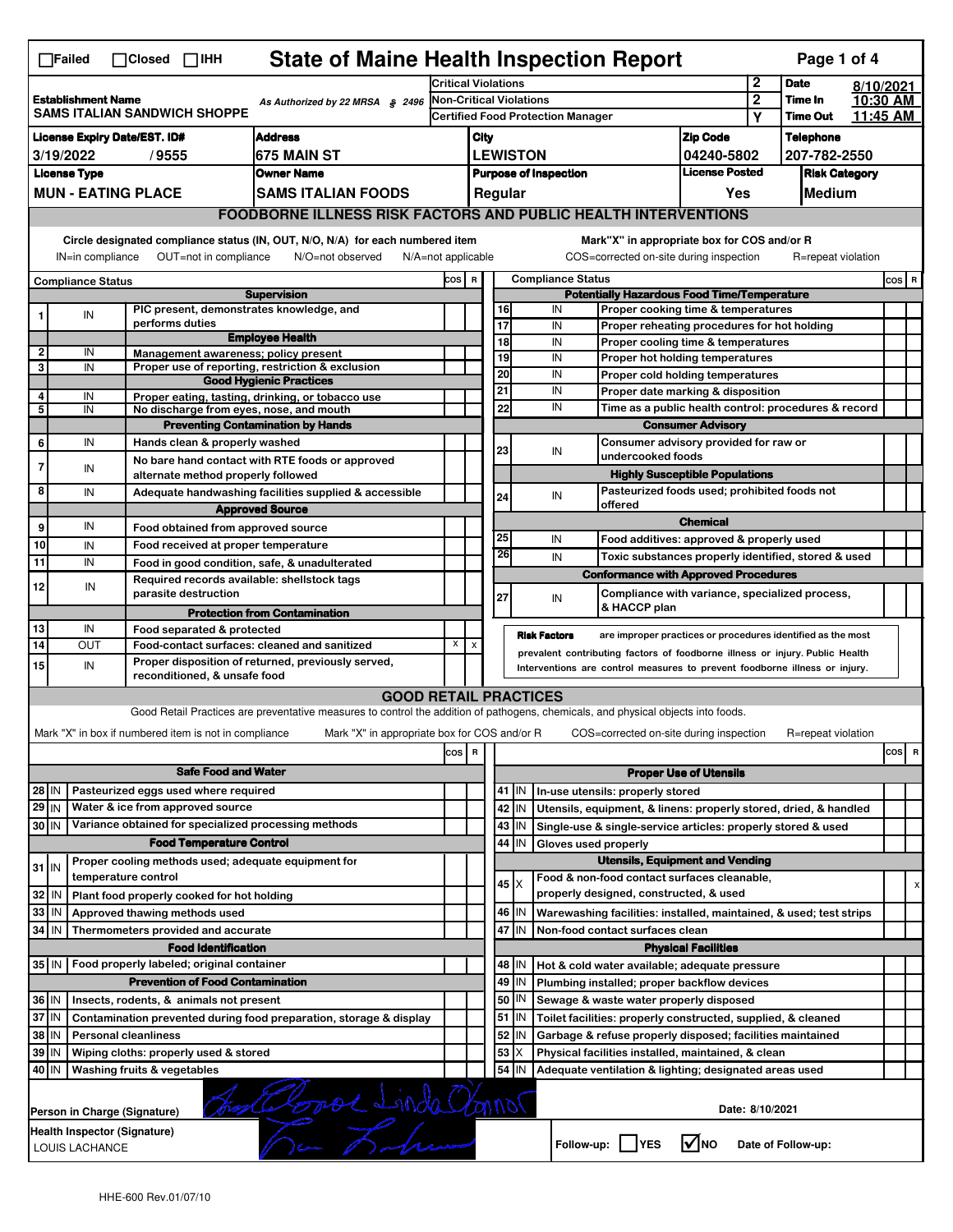|                                                                                     | Page 2 of 4        |                   |                                 |                                 |                        |                                  |  |
|-------------------------------------------------------------------------------------|--------------------|-------------------|---------------------------------|---------------------------------|------------------------|----------------------------------|--|
| <b>Establishment Name</b>                                                           |                    |                   |                                 | As Authorized by 22 MRSA        | 8/10/2021<br>Date      |                                  |  |
| <b>SAMS ITALIAN SANDWICH SHOPPE</b>                                                 |                    |                   |                                 |                                 |                        |                                  |  |
| License Expiry Date/EST. ID#<br><b>Address</b><br>3/19/2022<br>/9555<br>675 MAIN ST |                    |                   | City / State<br><b>LEWISTON</b> | /ME                             | Zip Code<br>04240-5802 | <b>Telephone</b><br>207-782-2550 |  |
|                                                                                     |                    |                   |                                 | <b>Temperature Observations</b> |                        |                                  |  |
| Location                                                                            | <b>Temperature</b> |                   |                                 |                                 | <b>Notes</b>           |                                  |  |
| Hot holding                                                                         | 178*               | Meatball          |                                 |                                 |                        |                                  |  |
| Sanitizer buckets                                                                   | <50-99 ppm         | Chlorine solution |                                 |                                 |                        |                                  |  |
| Italian sand, cooler                                                                | $38*$              | Ham               |                                 |                                 |                        |                                  |  |
| Pizza cooler                                                                        | $40*$              | Cheese            |                                 |                                 |                        |                                  |  |
| Cold holding                                                                        | $38*$              | Pastrami          |                                 |                                 |                        |                                  |  |
| Walk in cooler                                                                      | $39*$              | Noodles           |                                 |                                 |                        |                                  |  |
| Hand wash sink                                                                      | $116*$             |                   |                                 |                                 |                        |                                  |  |

| 3 bay sink | 50-99 ppm | Chlorine solution |
|------------|-----------|-------------------|
|------------|-----------|-------------------|



**Date: 8/10/2021**

HHE-601(a)Rev.01/07/10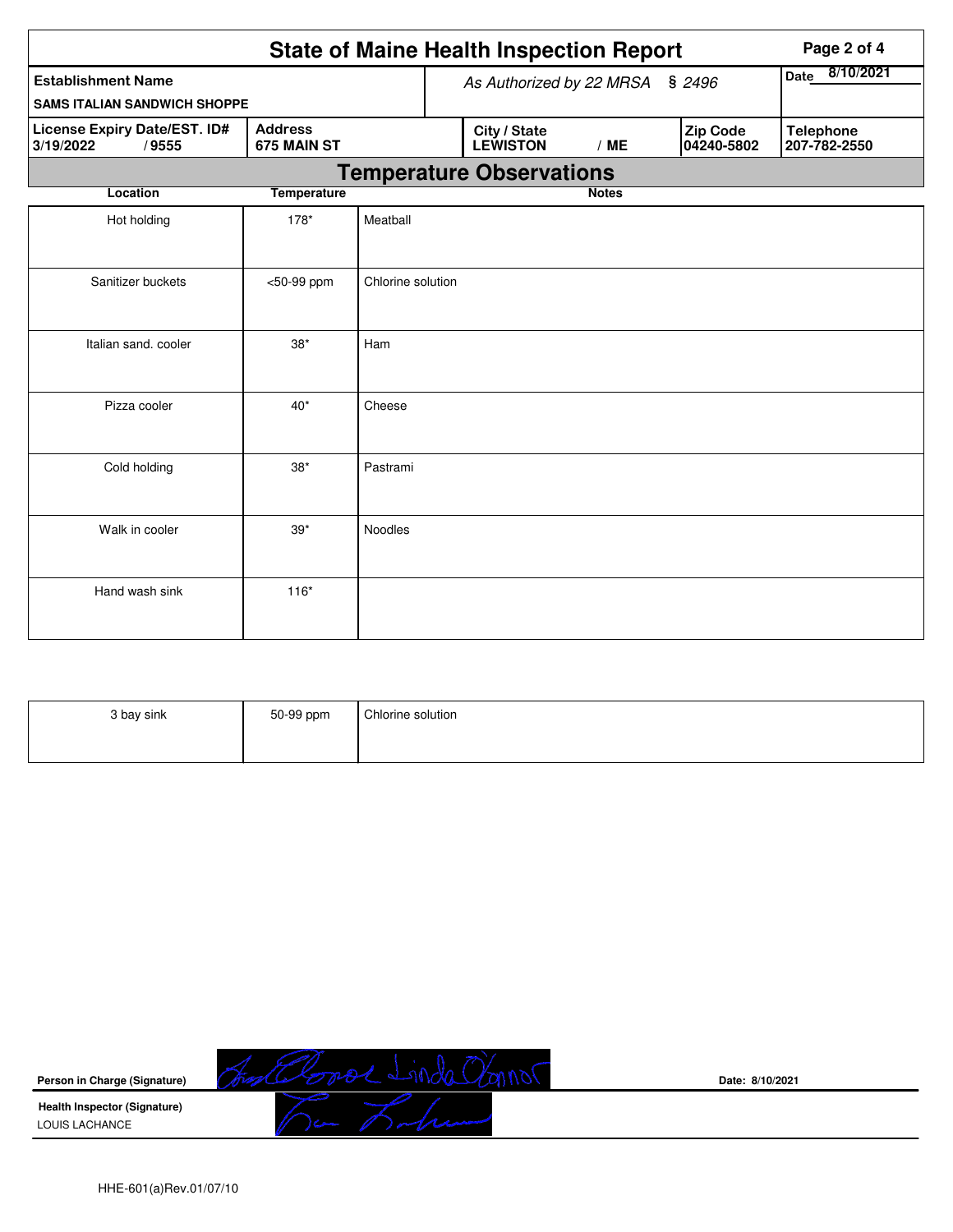|                                                                                                                                                    | Page 3 of 4                   |                                 |    |                               |  |  |  |  |  |  |  |
|----------------------------------------------------------------------------------------------------------------------------------------------------|-------------------------------|---------------------------------|----|-------------------------------|--|--|--|--|--|--|--|
| <b>Establishment Name</b>                                                                                                                          | 8/10/2021<br>Date             |                                 |    |                               |  |  |  |  |  |  |  |
| <b>SAMS ITALIAN SANDWICH SHOPPE</b>                                                                                                                |                               |                                 |    |                               |  |  |  |  |  |  |  |
| License Expiry Date/EST. ID#<br>3/19/2022<br>/ 9555                                                                                                | <b>Address</b><br>675 MAIN ST | City / State<br><b>LEWISTON</b> | ME | <b>Zip Code</b><br>04240-5802 |  |  |  |  |  |  |  |
| <b>Observations and Corrective Actions</b>                                                                                                         |                               |                                 |    |                               |  |  |  |  |  |  |  |
| Violations cited in this report must be corrected within the time frames below, or as stated in sections<br>8-405.11 and 8-406.11 of the Food Code |                               |                                 |    |                               |  |  |  |  |  |  |  |
| 14: 4-601.11.(A): C: Equipment food-contact surfaces and utensils are not clean to sight and touch.                                                |                               |                                 |    |                               |  |  |  |  |  |  |  |

INSPECTOR NOTES: \*\*REPEAT\*\* Inside of ice machine door, tomato corer and vegetable peeler unclean. Clean more often and as needed.

14: 4-703.11: C: Manual and/or mechanical methods of sanitizing incomplete.

INSPECTOR NOTES: Multiple chlorine solutions in sanitizer buckets are too low in PPM's. Replace chemical sanitizer more often to achieve 50-99 ppm for chlorine or 200-400 ppm for Quat 40 if used. \*COS

45: 4-501.11: N: Equipment in disrepair.

INSPECTOR NOTES: \*\*REPEAT\*\* Delfield 2 door cooler bottom shelf is cracked. Italian sandwich cooler is missing intended/necessary door. Replace.

53: 6-501.11: N: The physical facilities are in disrepair.

INSPECTOR NOTES: Recieving door is rusted and missing door sweep that prevents pests and weather to enter. Repair or replace.



**Date: 8/10/2021**